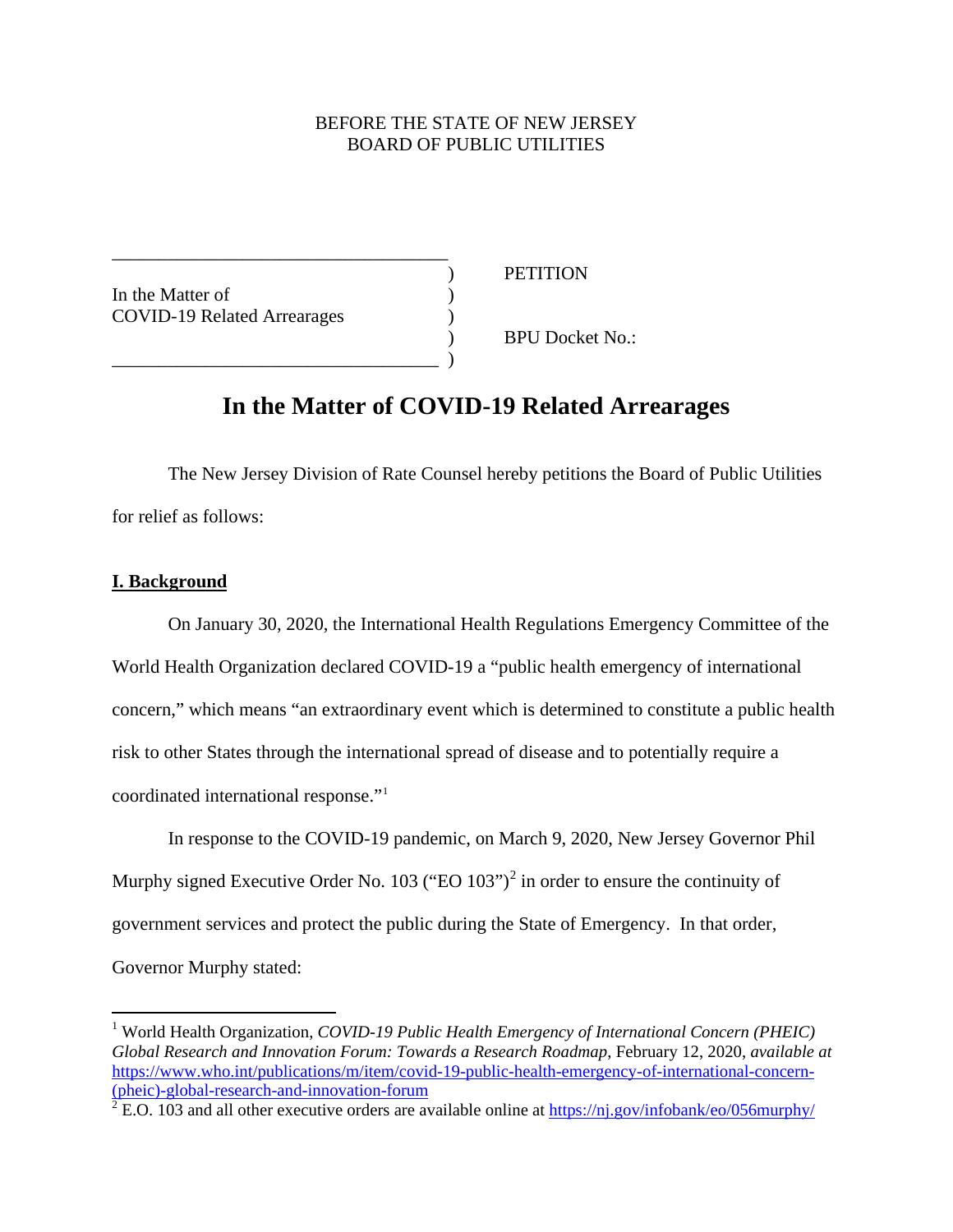I authorize and empower the executive head of any agency or instrumentality of the State government with authority to promulgate rules to waive, suspend, or modify any existing rule, where the enforcement of which would be detrimental to the public welfare during this emergency, notwithstanding the provisions of the Administrative Procedure Act or any law to the contrary for the duration of this Executive Order, subject to my prior approval and in consultation with the State Director of Emergency Management and the Commissioner of [Department of Health]. Any such waiver, modification, or suspension shall be promulgated in accordance with NJSA App. A:9-45.

EO 103, p. 6.

 $\overline{a}$ 

On March 13, 2020, the Board announced that the State's public electric and gas utilities had universally agreed to suspend service shutoffs given the statewide public health emergency and the effort currently underway in response to the COVID-19 pandemic.

On March 20, 2020, New Jersey Lieutenant Governor and Department of Community Affairs Commissioner Sheila Y. Oliver, New Jersey Department of Environmental Protection Commissioner Catherine R. McCabe, and Board President Joseph L. Fiordaliso issued a joint statement which asked, among other things, "that every water system, private or public, including those operated by our municipal governments, commit to a suspension of any water shut offs for reasons of non-payment, safe connection of anyone previously shut off, and a suspension of the use of liens as a collection practice until the outbreak of COVID-19 has subsided."[3](#page-1-0)

On April 13, 2020, Governor Phil Murphy signed executive Order No. 126, which prohibits cable and telecommunications providers from terminating internet and voice

<span id="page-1-0"></span><sup>3</sup> The joint statement referenced is *available at* [https://www.state.nj.us/dep/watersupply/pdf/dep-dca-bpu](https://www.state.nj.us/dep/watersupply/pdf/dep-dca-bpu-ask-water-suppliers.pdf)[ask-water-suppliers.pdf](https://www.state.nj.us/dep/watersupply/pdf/dep-dca-bpu-ask-water-suppliers.pdf) .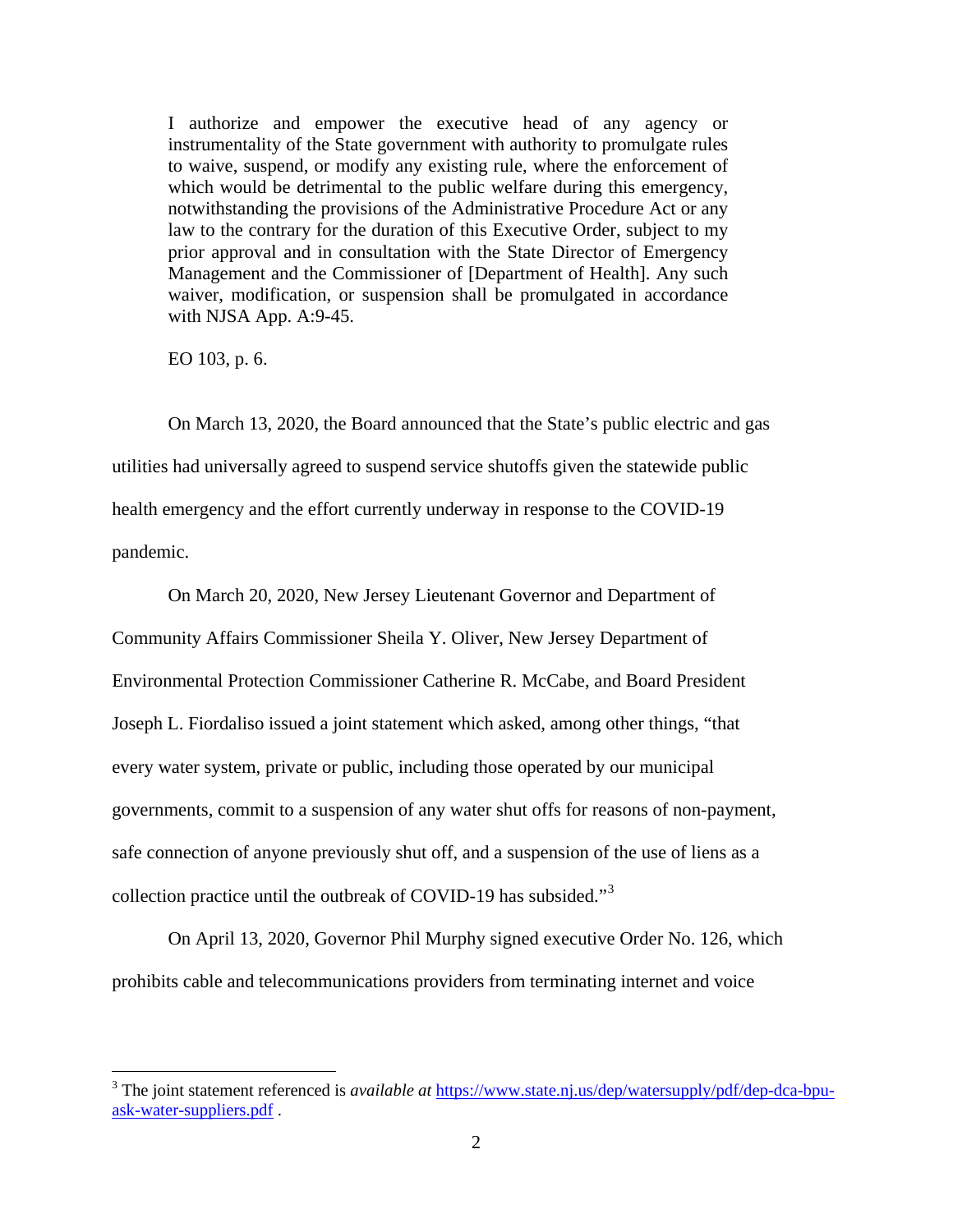service due to nonpayment until at least 30 days after the current public health emergency ends.<sup>[4](#page-2-0)</sup>

On August 21, 2020, Governor Phil Murphy announced that the State's public water, gas, and electric utility companies regulated by the Board all agreed to extend their voluntary moratoria preventing shutoffs to both residential and commercial customers until October  $15<sup>th</sup>$ . The utilities will offer residential and commercial customers a Deferred Payment Agreement ("DPA") of at least 12 months and up to 24 months without requiring a down payment. Customers could start seeing shutoff notices in September.<sup>[5](#page-2-1)</sup>

## **II. Board Jurisdiction**

 $\overline{a}$ 

The New Jersey Board of Public Utilities ("Board") is empowered to ensure that regulated public utilities provide safe, adequate and proper service to the citizens of New Jersey. N.J.S.A. 48:2-23. Pursuant to N.J.S.A. 48:2-13, the Board has been vested by the Legislature with the general supervision and regulation of and jurisdiction and control over all public utilities, "so far as may be necessary for the purpose of carrying out the provisions of [Title 48]." The courts of this State have held that the grant of power by the Legislature to the Board is to be read broadly, and that the provisions of the statute governing public utilities are to be construed liberally.<sup>[6](#page-2-2)</sup> The Board is also vested with the authority, pursuant to N.J.S.A. 48:2-19, to

<span id="page-2-0"></span><sup>4</sup> Executive Order No. 126, signed April 13, 2020 *available at* <https://nj.gov/infobank/eo/056murphy/pdf/EO-126.pdf>

<span id="page-2-1"></span><sup>5</sup> *Governor Murphy Announces Financial Assistance to Protect Residential and Commercial Utility Customers*, press release from Governor Phil Murphy's office on August 21, 2020, *available at* <https://www.nj.gov/governor/news/news/562020/approved/20200821a.shtml>

<span id="page-2-2"></span><sup>6</sup> *See, e.g., In re Public Service Electric and Gas Company*, 35 N.J. 358, 371 (1961); *Township of Deptford v. Woodbury Terrace Sewerage Corp.*, 54 N.J. 418, 424 (1969); *Bergen County v. Dep't of Public Utilities*, 117 N.J. Super. 304, 312 (App. Div. 1971).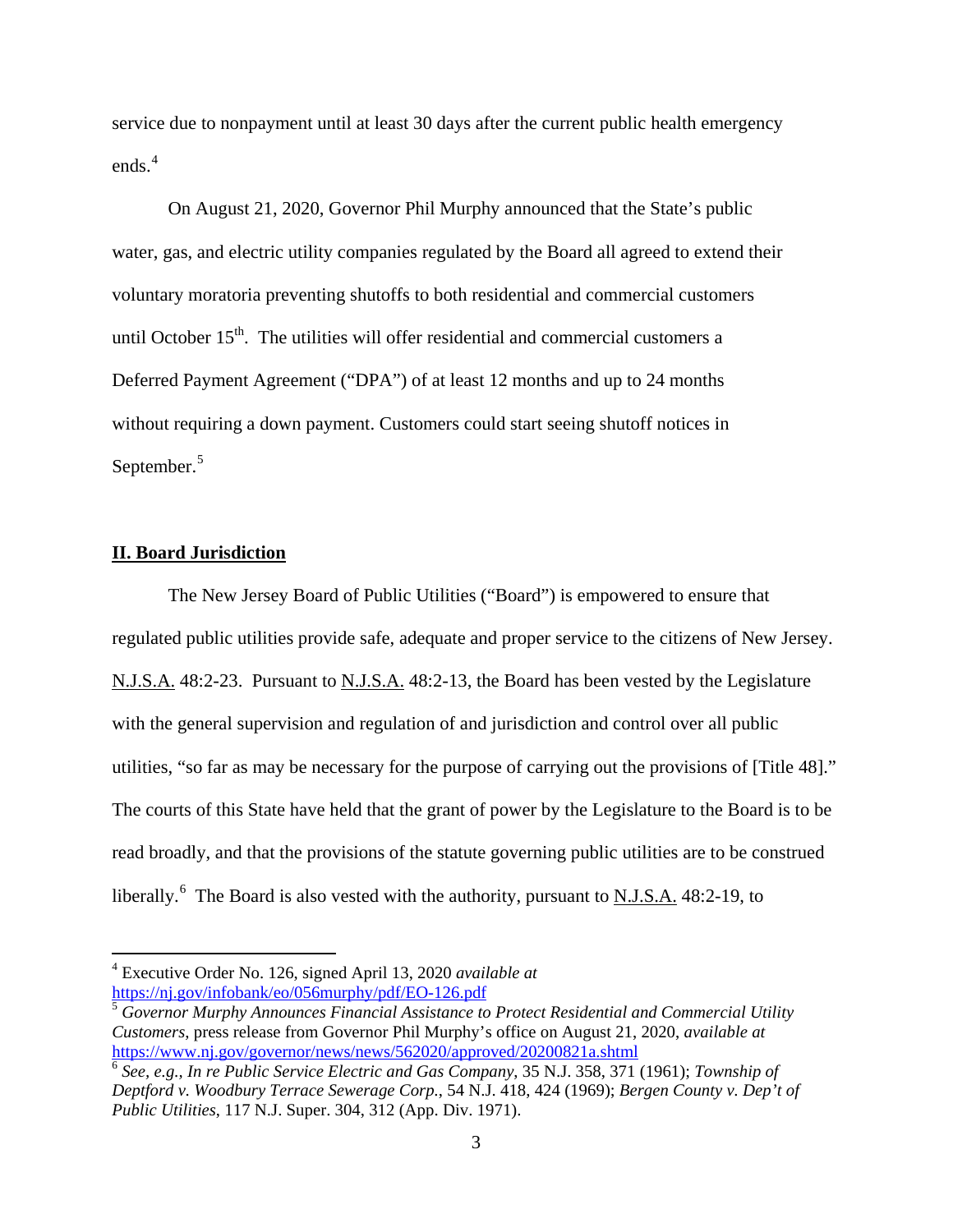investigate any public utility, and, pursuant to N.J.S.A. 48:2-16 and 48:2-40, to issue orders to public utilities.

Furthermore, the Board is specifically authorized to prohibit public utilities from discontinuing, curtailing or abandoning any service. The Board may withhold permission to shut off service until after a hearing to determine if the discontinuance, curtailment or abandonment will adversely affect public convenience and necessity. A public utility may only terminate service for a violation of the terms of its approved tariffs on file with the Board after giving the customer at least three days' notice of such termination unless otherwise provided for by orders of the Board. N.J.S.A. 48:2-24. Therefore, the Board has the authority to order utilities to maintain service to customers, even if customers are unable to pay their bills during this unprecedented public health and economic crises caused by COVID-19.

Indeed, the New Jersey Supreme Court has upheld the authority of the Board to require utilities to continue to provide services, even when unprofitable, upon a finding of public necessity. When doing so, the Supreme Court held the "public need of the services rendered is the predominating and controlling element."<sup>[7](#page-3-0)</sup> Because there is such a tremendous public need to continue utility services during and following the pandemic, especially while so many low and middle income residents are struggling to find and keep jobs and pay essential bills, the Board should exercise its authority to require utilities to continue providing services.

## **III. Rate Counsel Standing**

 $\overline{a}$ 

Rate Counsel is a statutory party and intervenor in matters involving the regulatory oversight of utilities, pursuant to N.J.S.A. 52:27EE-48(a). The Division of Rate Counsel may

<span id="page-3-0"></span><sup>7</sup> *Pennsylvania R. Co. v. Public Utilities Comm'rs Bd.*, 11 N.J. 43, 51 (1952).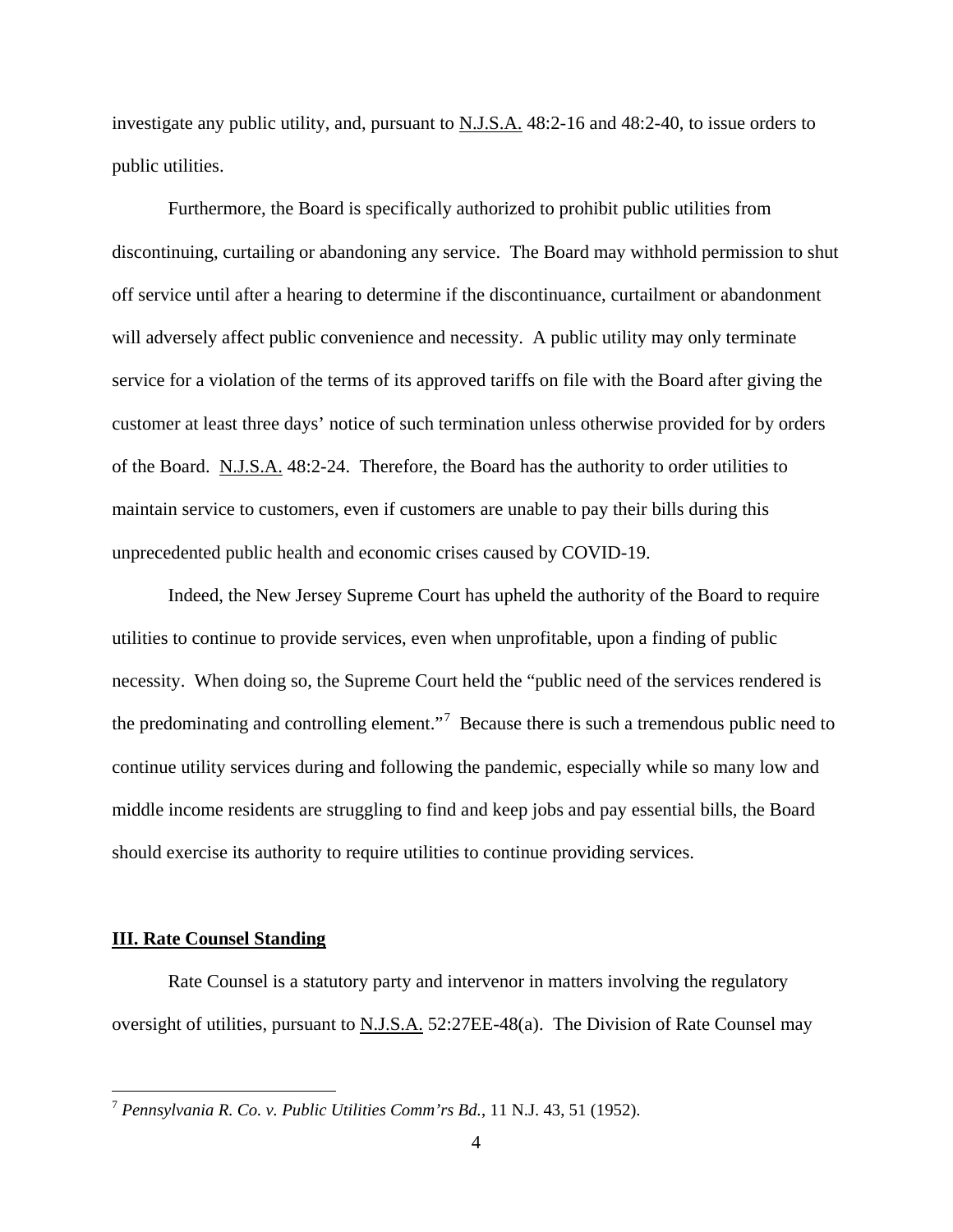initiate any proceeding before the Board when the director determines that a change in a required service is in the public interest.<sup>[8](#page-4-0)</sup> As such, Rate Counsel, on behalf of New Jersey ratepayers, has the right to request and petition the New Jersey Board of Public Utilities to issue an order placing a moratorium on utility shut offs; initiating an investigation into the scope of late payments, uncollectible billed amounts and participation in payment assistance programs during the COVID-19 pandemic and the best practices to address these late payments.

## **IV. Ongoing Health and Economic Crises:**

Before the COVID-19 public health emergency, many ratepayers already faced difficulty paying their bills. For example, the U.S. Energy Information Administration reported that nearly a third of US households faced challenges paying energy bills or keeping their homes heated or cooled in 2015, as did 50% of households with less than \$20,000 in annual income.<sup>[9](#page-4-1)</sup> Also, 25 million households reported forgoing food and medicine to pay energy bills in at least some months and seven million had to forgo food and medicine almost every month.<sup>[10](#page-4-2)</sup> Furthermore, 52% of African American and 44% of Latino households experienced household energy insecurity.<sup>[11](#page-4-3)</sup> In 2019, the Federal Reserve reported that 40% of households would have difficulty with an unexpected expense of \$400 and 30% would be unable to pay their bills.<sup>[12](#page-4-4)</sup>

COVID-19 continues to wreak havoc on both the health and financial well-being of New Jersey ratepayers. As of September 13, 2020, the per capita death rate of COVID-19 in New

<span id="page-4-0"></span> $8$  N.J.S.A. 52:27EE-48(a).

<span id="page-4-1"></span><sup>9</sup> UNITED STATES ENERGY INFORMATION ADMINISTRATION, *Residential Energy Consumption Survey (RECS)*, 2015 *available at* <https://www.eia.gov/consumption/residential/reports/2015/energybills/>  $^{10}$  *Id.* 

<span id="page-4-3"></span><span id="page-4-2"></span><sup>11</sup> *Id.*

<span id="page-4-4"></span><sup>&</sup>lt;sup>12</sup> UNITED STATES FEDERAL RESERVE, *Report on the Economic Well-Being of U.S. Households in 2018 – May 2019*, *available at* [https://www.federalreserve.gov/publications/2019-economic-well-being-of-us](https://www.federalreserve.gov/publications/2019-economic-well-being-of-us-households-in-2018-dealing-with-unexpected-expenses.htm)[households-in-2018-dealing-with-unexpected-expenses.htm](https://www.federalreserve.gov/publications/2019-economic-well-being-of-us-households-in-2018-dealing-with-unexpected-expenses.htm)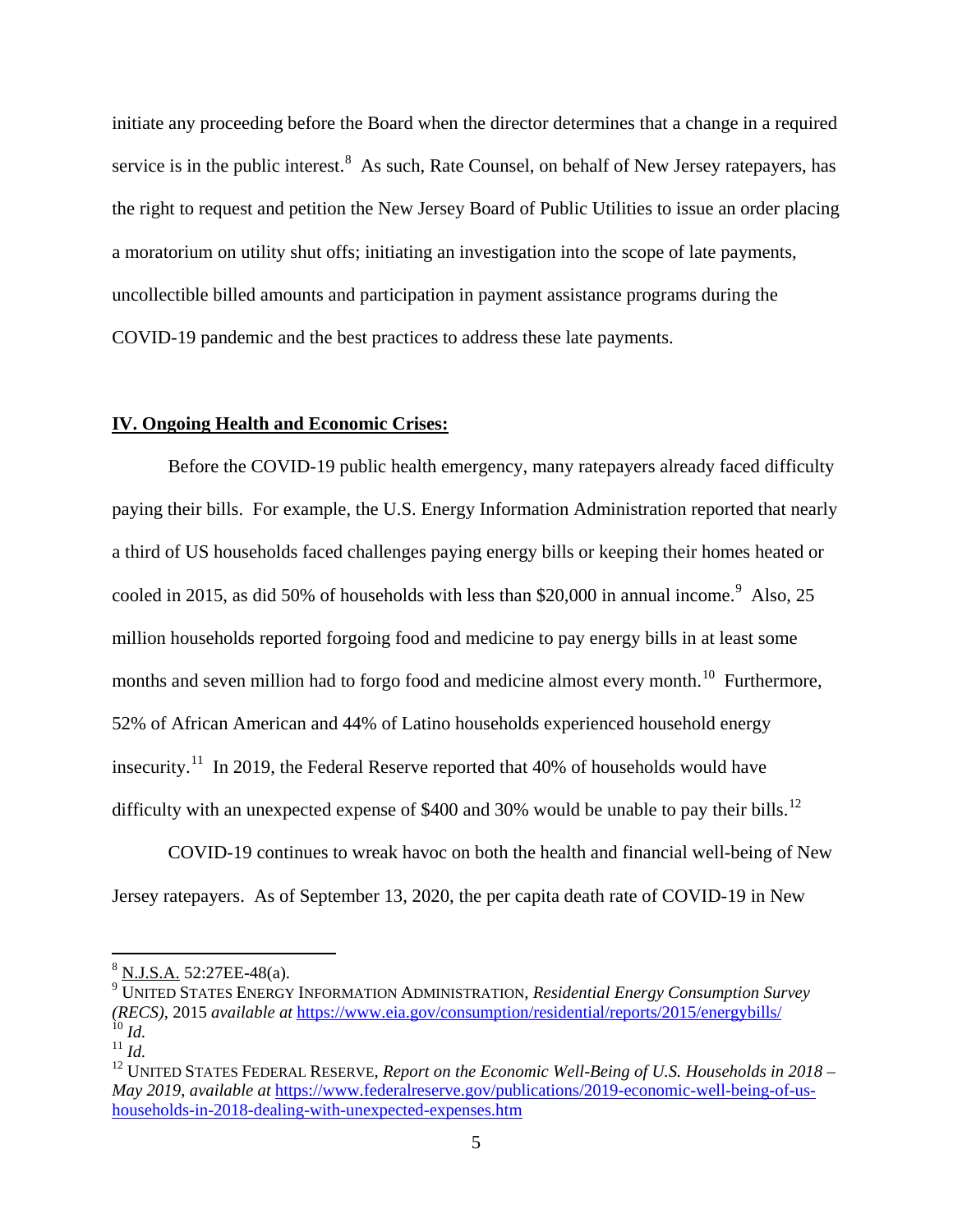Jersey was 180 per 100,000 citizens, the highest of any US state.<sup>[13](#page-5-0)</sup> According to the United States Centers for Disease Control and Prevention ("CDC"), as of September 13, more than 16,000 New Jerseyans have died as a result of COVID.<sup>[14](#page-5-1)</sup> New York is the only state with a higher death toll.<sup>[15](#page-5-2)</sup> Additionally, New Jersey has the eighth highest number of confirmed COVID-19 cases in the country, with over  $196,000$  cases.<sup>[16](#page-5-3)</sup>

Likewise, COVID-19 has caused severe financial hardship in New Jersey. Since the number of COVID-19 cases in New Jersey began growing quickly in mid-March, 1.56 million New Jerseyans have applied for unemployment.<sup>[17](#page-5-4)</sup> For the week ending September 5, the New Jersey Department of Labor and Workforce Development received 22,703 new unemployment claims, a 12.5 percent increase over the prior week.<sup>[18](#page-5-5)</sup> Governor Phil Murphy has said the current economic crisis "can only be rivaled by two other times in our state's entire 244-year history – the Great Depression and the Civil War."<sup>[19](#page-5-6)</sup> He also said "[a]lmost everybody is hurting, but

<span id="page-5-0"></span><sup>13</sup> *Covid in the U.S.: Latest Map and Case Count*, N.Y. TIMES,

<span id="page-5-1"></span><https://www.nytimes.com/interactive/2020/us/coronavirus-us-cases.html> (last visited Sept 13, 2020).  $\frac{14}{14}$  As of September 15, 2020, CDC lists the total death count for NJ at 16,034, including 14,245 confirmed deaths and 1,789 probable deaths. UNITED STATES CENTERS FOR DISEASE CONTROL AND PREVENTION, *United States COVID-19 Cases and Deaths by State*, *available at* <https://covid.cdc.gov/covid-data-tracker/#cases>

<span id="page-5-2"></span><sup>&</sup>lt;sup>15</sup> *Id.* As of September 15, New York's death toll was 32,753. California had the third highest death toll with 14,385.

<sup>16</sup> 196,968 cases reported as of September 15. *Id.*

<span id="page-5-4"></span><span id="page-5-3"></span><sup>17</sup> Press Release, NEW JERSEY DEPT. OF LABOR & WORKFORCE DEVELOPMENT, *New Unemployment Claims Tick Up Slightly to 22,700 Last Week,* Sept. 10, 2020, *available at*  [https://www.nj.gov/labor/lwdhome/press/2020/20200910\\_paymentsupdate.shtml](https://www.nj.gov/labor/lwdhome/press/2020/20200910_paymentsupdate.shtml)  $\overline{^{18}$  *Id.* 

<span id="page-5-6"></span><span id="page-5-5"></span><sup>&</sup>lt;sup>19</sup> Phil Murphy (@GovMurphy), Twitter (Aug. 25, 2020, 10:26 AM),

<https://twitter.com/govmurphy/status/1298265560325615626> (stating "Besides setting off an unprecedented public health crises, #COVID19 unleashed an economic crisis that can only be rivaled by two other times in our state's entire 244-year history – the Great Depression and the Civil War. #NJBudget").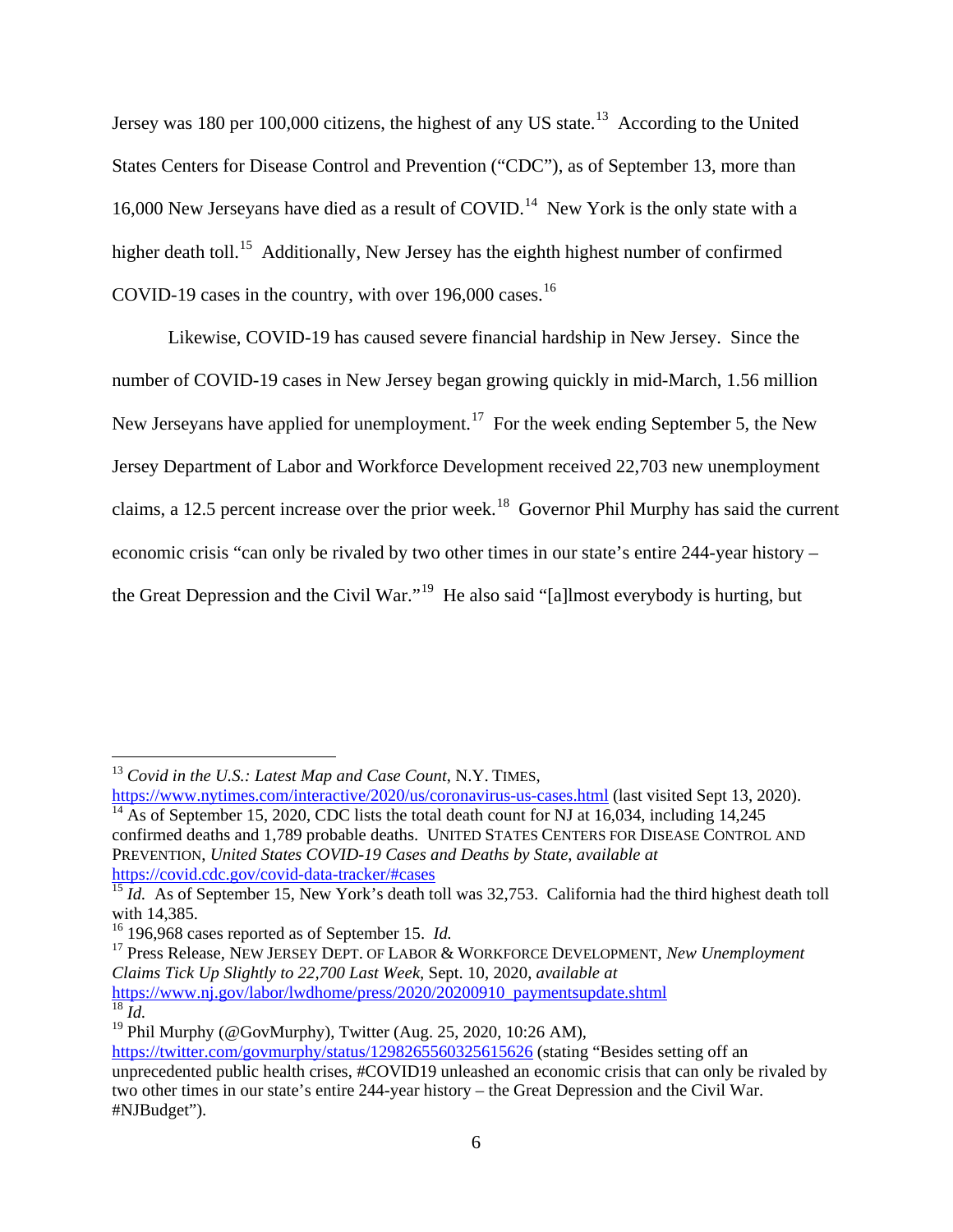particularly, low-income workers and their families have been crushed. Small businesses have been crushed. ... The impact has been staggering across the board."<sup>[20](#page-6-0)</sup>

Analysts agree. One study by StratoDem Analytics estimates that, due to the spread of COVID-19, New Jersey's gross domestic product took an economic loss at an annualized rate of 34.6% in the second quarter of the year, the period covering April to June. The United States as a whole saw a 32.9% drop during the same time period.<sup>[21](#page-6-1)</sup> According to research by the University of New Hampshire's Carsey School of Public Policy, compared to the Great Recession of December 2007 – June 2009, New Jersey has now lost more than double the number of jobs during the current pandemic,  $200,300$  versus 490,000, respectively.<sup>[22](#page-6-2)</sup> New Jersey's unemployment rate was around 3.8% in February 2020. Unemployment then went to 16.3% in April, 15.4% in May, 16.8% in June, and 13.8% in July.<sup>[23](#page-6-3)</sup> Moreover, as the chart below shows, the most job losses in New Jersey occurred in the lowest-paying industries.<sup>[24](#page-6-4)</sup>

<span id="page-6-0"></span><sup>20</sup> *New Jersey Gov. Phil Murphy: Economic Impact Has Been 'Staggering Across The Board'*, National Public Radio (Sept. 8, 2020) *available at* [https://www.npr.org/sections/coronavirus-live](https://www.npr.org/sections/coronavirus-live-updates/2020/09/08/910788634/new-jersey-governor-on-the-coronavirus-in-his-state)[updates/2020/09/08/910788634/new-jersey-governor-on-the-coronavirus-in-his-state](https://www.npr.org/sections/coronavirus-live-updates/2020/09/08/910788634/new-jersey-governor-on-the-coronavirus-in-his-state)

<span id="page-6-1"></span><sup>21</sup> *Coronavirus slammed N.J.'s economy. See how hard your county was hit*, NJ.COM, (Aug. 16, 2020), *available at* [https://www.nj.com/coronavirus/2020/08/coronavirus-slammed-njs-economy-see-how-hard](https://www.nj.com/coronavirus/2020/08/coronavirus-slammed-njs-economy-see-how-hard-your-county-was-hit.html)[your-county-was-hit.html](https://www.nj.com/coronavirus/2020/08/coronavirus-slammed-njs-economy-see-how-hard-your-county-was-hit.html)

<span id="page-6-2"></span><sup>&</sup>lt;sup>22</sup> Michael Ettlinger and Jordan Hensley, *COVID-19 Economic Crises: By State*, UNIV. OF NEW HAMPSHIRE CARSEY SCHOOL OF PUBLIC POLICY (Sept. 10, 2020), *available at* <https://carsey.unh.edu/COVID-19-Economic-Impact-By-State>

<span id="page-6-3"></span> $\frac{164}{23}$ *Id.* 

<span id="page-6-4"></span> $^{24}$  *Id.*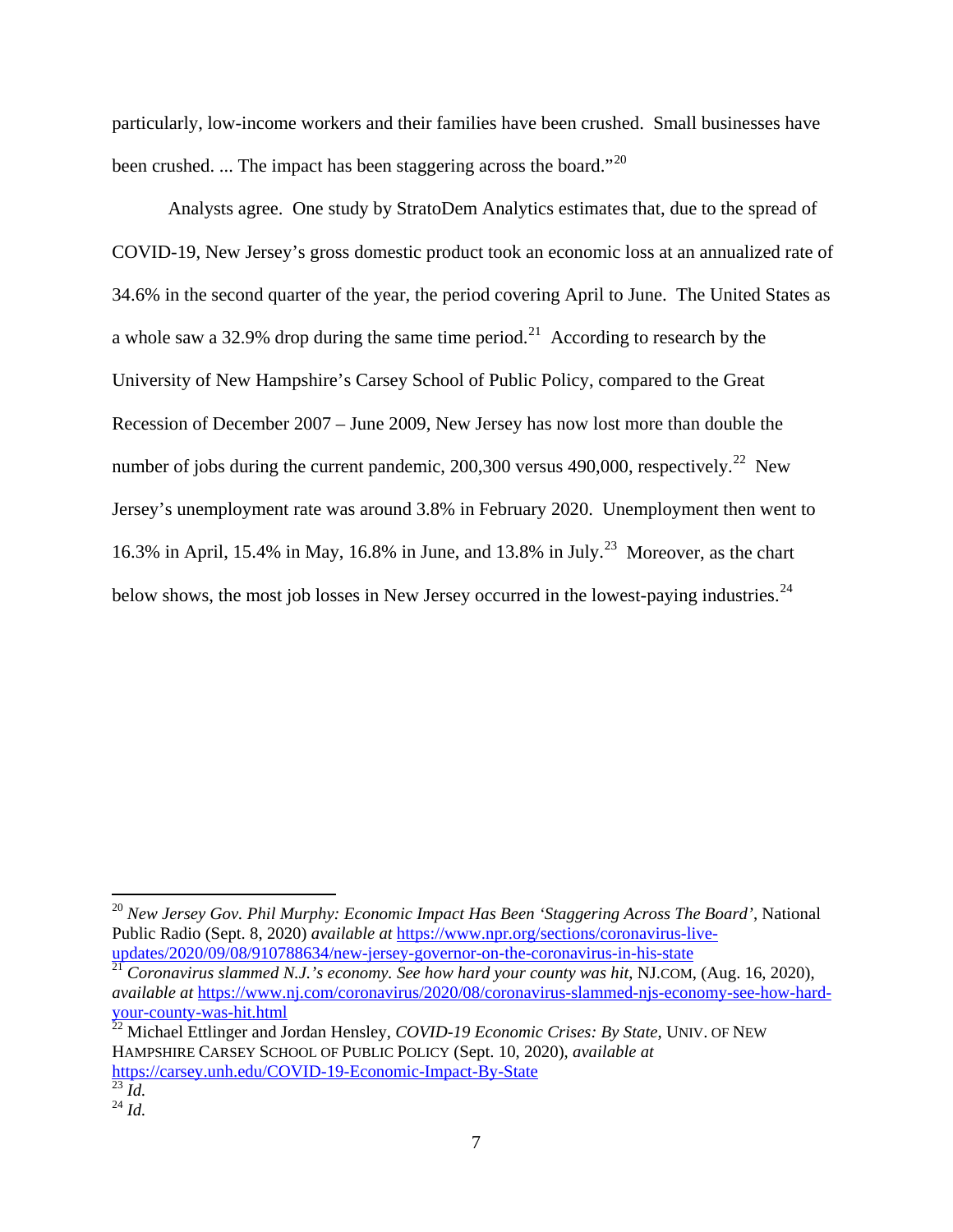

## **Chart 4: Average Weekly Wages and Change in Number of Jobs, February to July**

This widespread economic damage will undoubtedly affect customers' ability to pay their utility bills, causing further economic dislocation and public health risks. Regulated electric and gas public utilities in New Jersey recoup uncollectible amounts through the Societal Benefits Charge. This shifts the risk of uncollectibles from the utility to ratepayers. Simply asking ratepayers as a whole to absorb these costs may cause even more customers to be unable to pay their bills and exacerbate the very problem that needs to be solved. The problem is further exacerbated by the many utility filings currently before the Board requesting hundreds of millions of dollars in new and increased rates.<sup>[25](#page-7-0)</sup>

<span id="page-7-0"></span><sup>25</sup> *See, e.g.*, *I/M/O the Updated Petition of Public Service Electric and Gas Company for Approval of its Clean Energy Future-Energy Cloud ("CEF-EC) Program on a Regulated Basis*, BPU Docket No. EO18101115, filed April 1, 2020 (seeking approval of an AMI Program with investment of **\$714 million** and operations and maintenance costs of **\$71 million** from 2021 to 2025); *See also*, *I/M/O Petition of Public Service Electric and Gas Company for Approval of Its Clean Energy Future-Electric Vehicle and*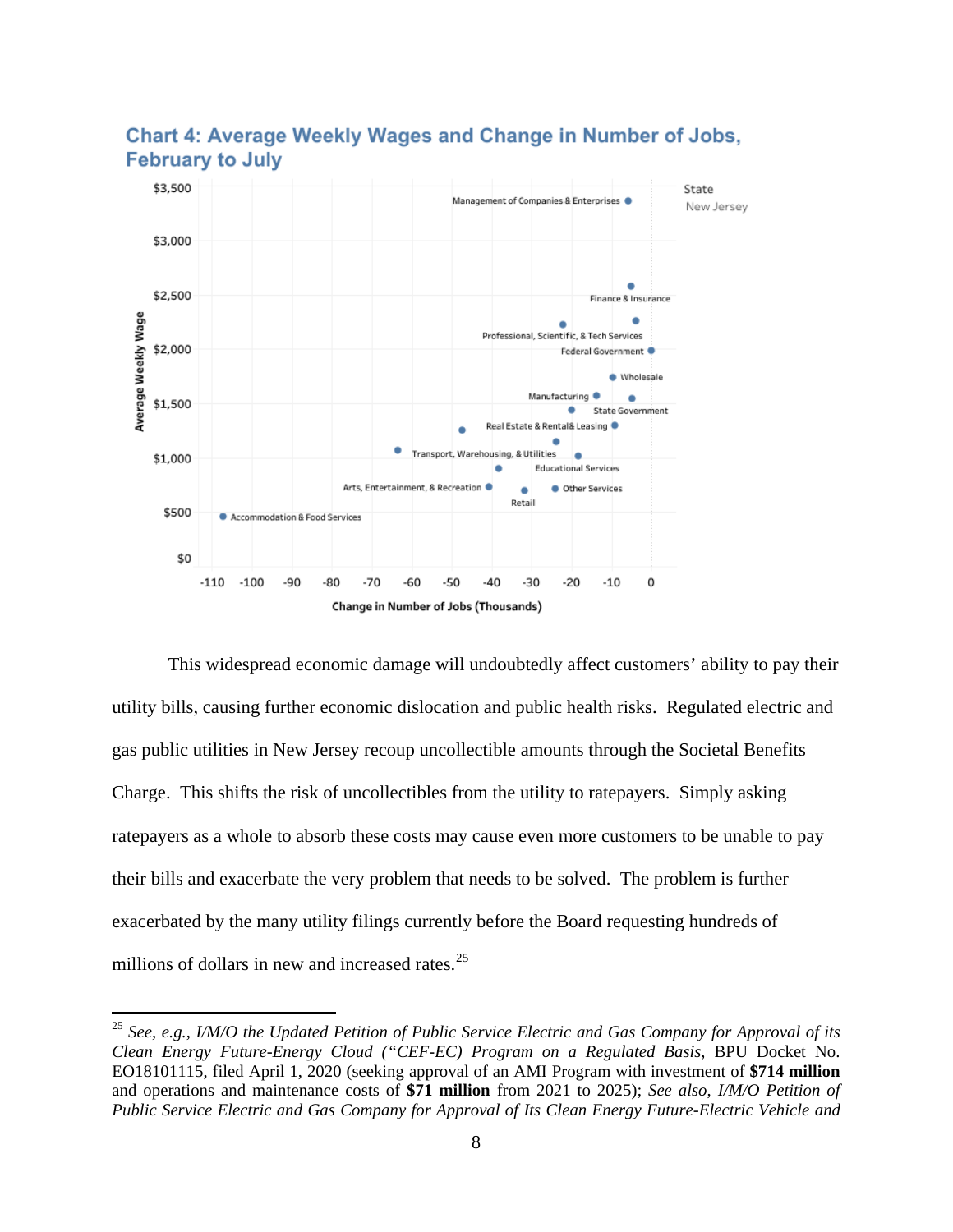There is a significant risk that if the Board does not investigate and attempt to address

these issues, the problem will have a snowball effect. The result of these multiple increased

 $\overline{a}$ 

*Energy Storage ("CEF-EVES") Program on a Regulated Basis*, BPU Docket No. EO18101111, filed October 11, 2018 (seeking approval to invest **\$370 million** on electric vehicle infrastructure and energy storage programs over six years); *See also*, *I/M/O Petition of Jersey Central Power & Light Company for Approval of An Advanced Metering Infrastructure (AMI) Program*, BPU Docket No. EO20080545, filed August 27, 2020 (seeking to spend **\$733 million** over twenty years including **\$458 million** during the first four years of its proposed AMI Program); *See* also, *I/M/O Petition of Jersey Central Power & Light Company for Review and Approval of Increases in and Other Adjustments to Its Rates and Charges for Electric Service, and For Approval of Other Proposed Tariff Revisions in Connection Therewith ("2020 Base Rate Filing")*, BPU Docket No. ER20020146, filed February 18, 2020 (seeking a rate increase of **\$186.9 million** on an annual basis, for an overall average increase in rates of 7.8%); See *also*, *I/M/O Petition of Atlantic City Electric Company for Approval of the Smart Energy Network Program and Cost Recovery Mechanism and Other Related Relief*, BPU Docket No. EO20080541, filed August 26, 2020 (seeking approval for an AMI program with costs of **\$220 million** over a 39-month period); *See also*, *I/M/O Amended Petition of Atlantic City Electric Company for Approval of a Voluntary Program for Plug-in Vehicle Charging*, BPU Docket No. EO18020190, filed December 20, 2019 (seeking approval for a **\$42 million** program for Plug-In Vehicle infrastructure); *See also*, *I/M/O Petition of South Jersey Gas Company for Approval of Increased Base Tariff Rates and Charges for Gas Service, Changes to Depreciation Rates and Other Tariff Revisions*, BPU Docket No. GR20030243, OAL Docket No. PUC04830-20, Decision and Order Adopting Initial Decision and Stipulation, effective September 30, 2020 (Board approves SJG rate increase of **\$39.5 million**); *I/M/O Petition of New Jersey-American Water Company, Inc. for Approval of Increased Tariff Rates and Charges for Water and Wastewater Service; and other Tariff Modifications*, BPU Docket No. WR19121516, filed December 2019 (seeking a revenue increase of approximately **\$85 million** per year, or an overall average increase of 12%); *I/M/O Implementation of P.L. 2018, c. 17 Regarding the Establishment of Energy Efficiency and Peak Demand Reduction Programs*, BPU Docket No. QO19010040, QO19060748 & QO17091004, all filed on Sept. 25, 2020 (six electric and gas utility EE filings requesting a total of approximately **\$862.8 million** over three years, with no cap on the customer bill impacts): *I/M/O Petition of Atlantic City Electric Company for Approval of its Energy Efficiency and Peak Demand Reduction Programs*, (seeking approval for an EE program with costs of **\$98.6 million** over three years); *I/M/O Petition of Elizabethtown Gas Company for Approval of New Energy Efficiency Programs and Associated Cost Recovery Pursuant to the Clean Energy Act and the Establishment of a Conservation Incentive Program*, (seeking approval for an EE program with costs of approximately **\$100 million** over three years); *I/M/O Petition of Jersey Central Power and Light Company for Approval of its Energy Efficiency and Peak Demand Reduction Programs*, (seeking approval for an EE program with costs of **\$230.1 million** over three years); *I/M/O Petition of New Jersey Natural Gas Company for Approval of Energy Efficiency Programs and Associated Cost Recovery Mechanism Pursuant to the Clean Energy Act, N.J.S.A. 48:3-87.8 et seq. and 48:3-98.1 et seq.*, (seeking approval for an EE program with costs of approximately **\$249.1 million** over three years); *I/M/O Petition of Rockland Electric Company for Approval of its Energy Efficiency and Peak Demand Reduction Programs*, (seeking approval for an EE program with costs of **\$18 million** over three years); and *I/M/O Petition of South Jersey Gas Company for Approval of New Energy Efficiency Programs and Associated Cost Recovery Pursuant to the Clean Energy Act*, (seeking approval for an EE program with costs of approximately **\$167 million** over three years); *I/M/O Petition of New Jersey Natural Gas Company for Approval to Implement an Infrastructure Investment Program ("IIP") and Associated Cost Recovery Mechanism Pursuant to N.J.S.A. 48:2-21 and N.J.A.C. 14:3-2A*, BPU Docket No. GR19020278, filed Feb. 27, 2019 (seeking approval for an IIP with costs of approximately **\$507 million** over five years); all *available at* <https://publicaccess.bpu.state.nj.us/> (searchable by BPU Docket No.).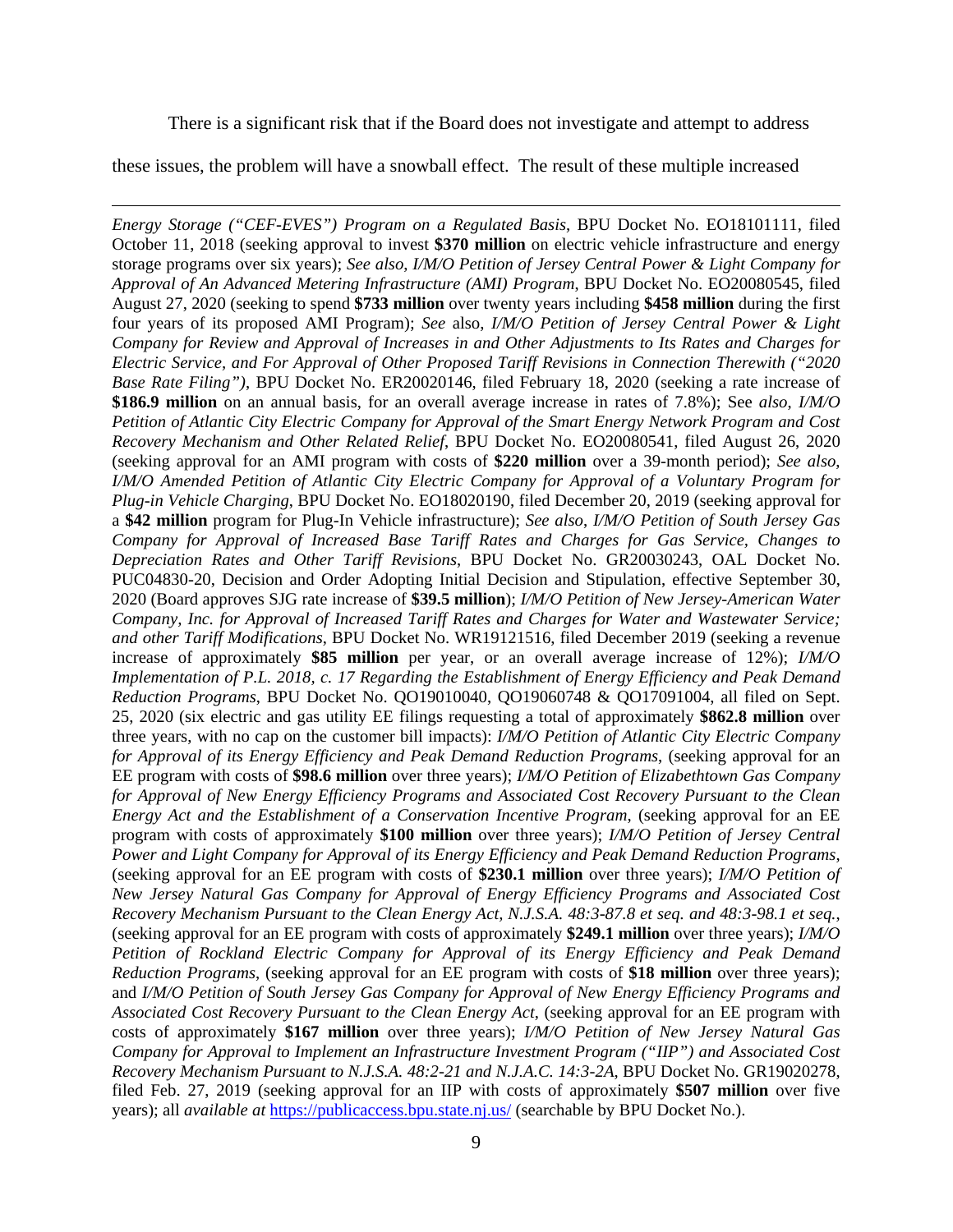financial burdens is that more ratepayers will have difficulty paying their utility bills. If a solution beyond asking other ratepayers to make up the difference is not arrived at, then bills will go up even more and more ratepayers will be at risk of falling into arrears. Those ratepayers include small businesses, whose ability to continue employing New Jersey residents may be compromised. Individuals and families who lose utility service face obvious health and safety risks, including an uninhabitable residence. In some instances, the loss of utility service constitutes a breach of a lease, with the risk of eviction. For tenants whose utility charges are included in their rent, absorbing the cost of arrears may make housing costs unaffordable, leading to further economic harm.

#### **VI. Government Regulatory Actions Related to Utility Service during the Pandemic**

Government agencies are beginning to take action to help the public recover from the financial fallout of COVID-19 and address the public health concerns associated with maintaining essential services during the pandemic. Public utility regulators in other states have already taken extensive actions to help ease the burdens caused by COVID-19 on ratepayers, often including non-residential customers. The BPU should consider similar programs as possible solutions for New Jersey.

For example, the CDC issued a temporary order halting all evictions through the end of 2020, finding that evictions are detrimental to public health control measures to slow the spread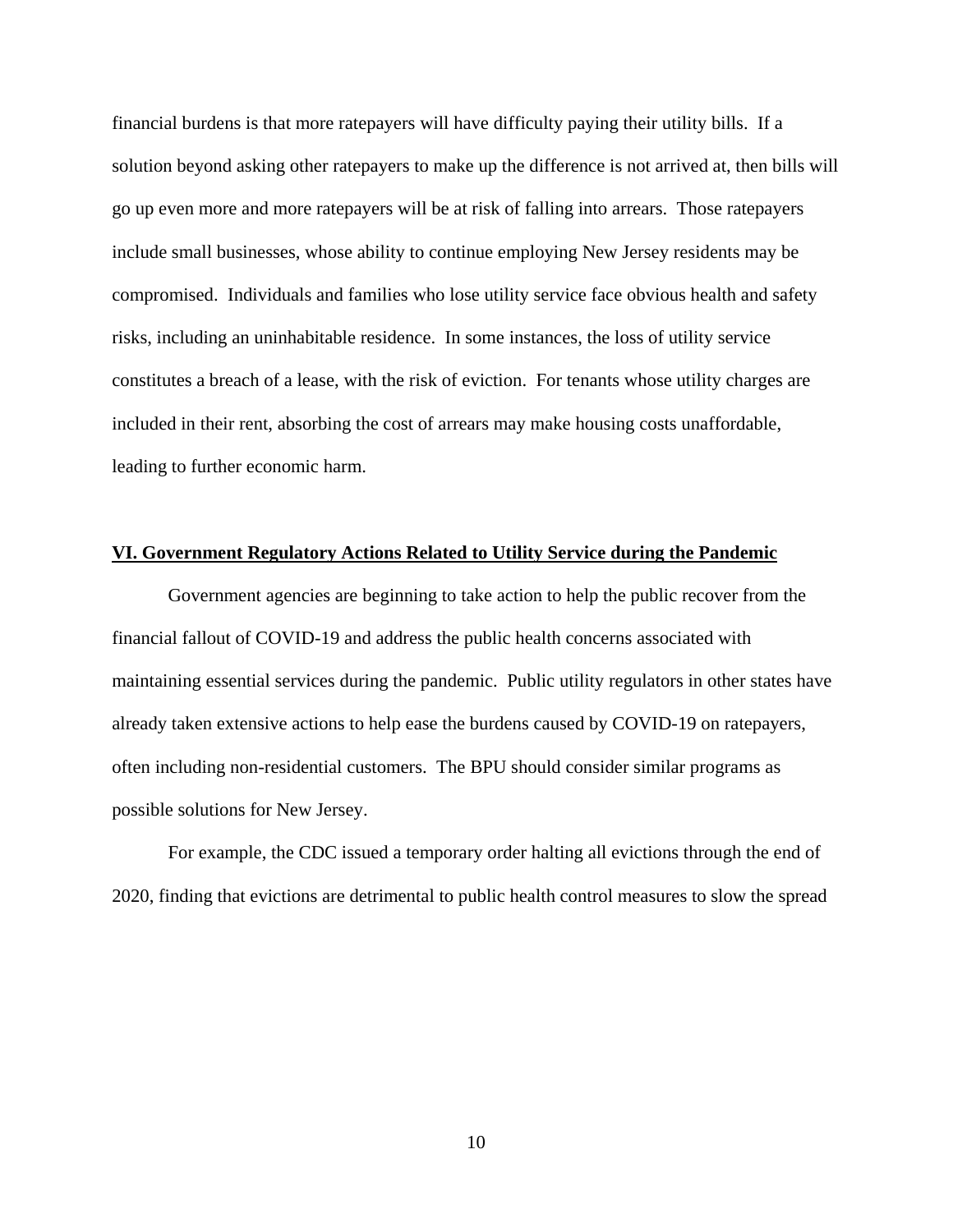of COVID-19.[26](#page-10-0) The Commonwealth of Massachusetts also enacted a residential eviction or foreclosure moratorium, including a prohibition on late fees for non-payment of rent.[27](#page-10-1)

Numerous states have suspended the disconnection of essential utility services, whether voluntarily, by utility regulatory order, gubernatorial executive order or legislation. Some states have also defined "essential" utility services to include electric, natural gas, water, wastewater, telecommunications and broadband service.<sup>[28](#page-10-2)</sup> A number of states now require utilities to offer affordable and flexible repayment plans with extended duration, similar to the extended DPAs that New Jersey utilities now offer voluntarily.<sup>[29](#page-10-3)</sup> Some states now offer a payment assistance program that offers debt forgiveness for customers who face financial hardship, for example by forgiving a portion of arrearages for each timely payment received.<sup>[30](#page-10-4)</sup> At least one state is

 $\overline{a}$ 

<span id="page-10-3"></span>flexible and extended DPA of at least 12 months and up to 24 months, with no down payment, and may not charge residential customers a reconnection fee. All other customers will be charged a down payment of no more than 10% of their arrearage, and may select DPA periods up to 18 months. Illinois Commerce Commission, On Its Own Motion, I/M/O Moratorium on Disconnection of Utility Services during the Public Health Emergency Declared on March 9, 2020 pursuant to Sections 4 and 7 of the Illinois Emergency Management Agency Act, Docket No. 20-0309, Stipulation of Large Utility Group and Joint Consumer Parties, filed June 10, 2020, available at [https://www.icc.illinois.gov/docket/P2020-](https://www.icc.illinois.gov/docket/P2020-0309/documents/300399) [0309/documents/300399.](https://www.icc.illinois.gov/docket/P2020-0309/documents/300399) Other states that prohibit utilities from charging residential customers a reconnection fee at this time include Arizona, California, Connecticut, and Florida.

<span id="page-10-0"></span><sup>&</sup>lt;sup>26</sup> Federal Register Notice: Temporary Halt in Residential Evictions to Prevent the Further Spread of COVID-19, updated September 2, 2020, *available at* [https://www.cdc.gov/coronavirus/2019-ncov/covid](https://www.cdc.gov/coronavirus/2019-ncov/covid-eviction-declaration.html)[eviction-declaration.html.](https://www.cdc.gov/coronavirus/2019-ncov/covid-eviction-declaration.html)<br> $\frac{27}{27}$  $\frac{27}{27}$  $\frac{27}{27}$  "An Act Providing for a Moratorium on Evictions and Foreclosures During the COVID-19

<span id="page-10-1"></span>Emergency," Chapter 65 of the Acts of 2020, effective April 20, 2020.

<span id="page-10-2"></span> $28$   $E.g.,$  Indiana prohibited discontinuing any essential utility service (including natural gas, electric, broadband, telecommunication, water and wastewater), to any customer in the state for the duration of the COVID-19 public health emergency. Gov. Eric J. Holcomb, Executive Order 20-05, March 19, 2020, p. 2, available at [https://www.in.gov/gov/files/EO\\_20-05.pdf.](https://www.in.gov/gov/files/EO_20-05.pdf)<br><sup>29</sup> E.g., In Illinois, utilities must offer residential and commercial customers with a financial hardship a

<span id="page-10-4"></span> $30$  E.g., Illinois gives residential customers financial assistance as long as they consistently pay a percentage of their energy bill. Id.

Massachusetts has instituted an arrearage forgiveness program for small commercial customers. Massachusetts Department of Public Utilities, Order on Small Commercial Arrearage Forgiveness Program, (adopting and approving the proposal by the Customer Assistance and Ratemaking Working Group), D.P.U. 20-58-C, Sept. 3, 2020, available at

https://fileservice.eea.comacloud.net/FileService.Api/file/FileRoom/12631784.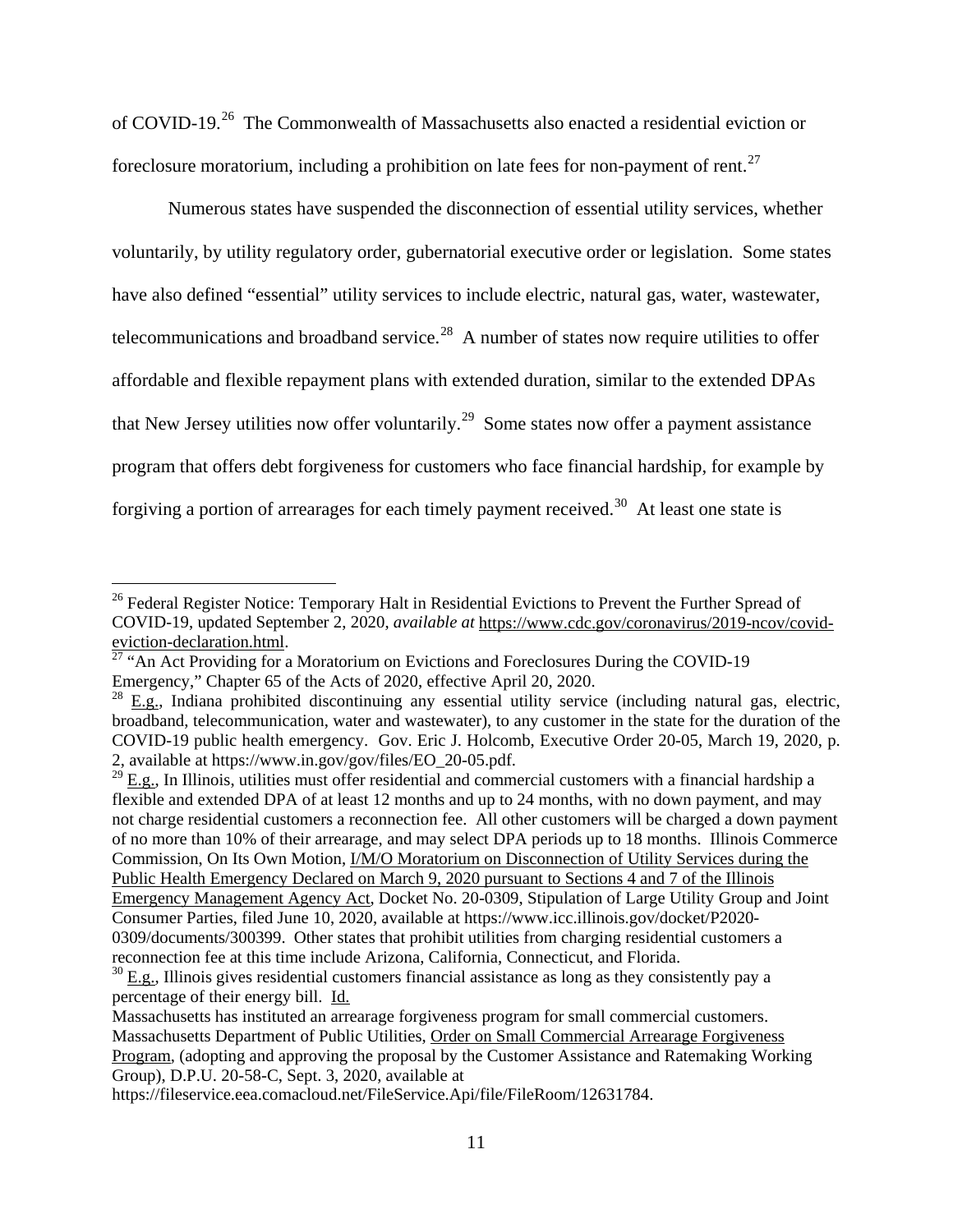conducting an extended inquiry into customer assistance measures by its utilities.<sup>[31](#page-11-0)</sup> One state caps the percentage of its customers whom each utility may disconnect for nonpayment.<sup>[32](#page-11-1)</sup>

Other states are encouraging or requiring utilities to increase their outreach to customers to advise them of the availability of DPAs and of funds available from payment assistance

 $\overline{a}$ 

<span id="page-11-1"></span> $32$  California has capped annual residential customer disconnections at the recorded 2017 percentage for each utility, and directed reductions through 2024. California Public Utilities Commission, Order Instituting Rulemaking to Consider New Approaches to Disconnections and Reconnections to Improve Energy Access and Contain Costs, Rulemaking 18-07-005, "Phase I Decision Adopting Rules and Policy Changes to Reduce Residential Customer Disconnections for the Larger California-Jurisdictional Energy Utilities," Decision 20-06-003, June 11, 2020 ("June 11 PUC Decision"), p. 145, available at [https://docs.cpuc.ca.gov/PublishedDocs/Published/G000/M340/K648/340648092.PDF.](https://docs.cpuc.ca.gov/PublishedDocs/Published/G000/M340/K648/340648092.PDF) The California legislature had already directed the Public Utilities Commission ("PUC") to establish rules to reduce customer disconnections. California Senate Bill No. 598, Chapter 362, approved Sept. 28, 2017, available at [https://leginfo.legislature.ca.gov/faces/billNavClient.xhtml?bill\\_id=201720180SB598.](https://leginfo.legislature.ca.gov/faces/billNavClient.xhtml?bill_id=201720180SB598) However, the COVID-19 pandemic state of emergency led the PUC to issue emergency customer protections and shaped the PUC's rulemaking process under SB 598. June 11 PUC Decision, pp. 29 - 30 and 146.

<span id="page-11-0"></span> $31$  In Massachusetts, the Department of Public Utilities ("DPU") is conducting an inquiry into establishing policies and practices regarding customer assistance and ratemaking measures for electric and gas companies in response to the effects of the COVID-19 pandemic. Notice of Inquiry into Establishing Policies and Practices for Electric and Gas Companies Regarding Customer Assistance and Ratemaking Measures in Connection to the State of Emergency Regarding the Novel Coronavirus ("COVID-19") Pandemic, D.P.U. 20-58 (May 11, 2020) ("NOI"), available at [https://docplayer.net/amp/187557784-The](https://docplayer.net/amp/187557784-The-commonwealth-of-massachusetts.html)[commonwealth-of-massachusetts.html.](https://docplayer.net/amp/187557784-The-commonwealth-of-massachusetts.html) The DPU established a Working Group of the major electric and gas utilities and consumer advocacy groups to assist the DPU in establishing appropriate policies and practices. NOI at 4. The DPU directed the Working Group to promptly file an initial report containing consensus recommendations for customer assistance policies and practices, NOI at 5, and to develop a consensus ratemaking proposal to support customer assistance initiatives and to maintain the financial integrity of the utilities in response to COVID-19. NOI at 10.

The Working Group has continued to submit a series of reports to the DPU on the implementation and modification of those customer assistance and ratemaking measures. E.g., the Working Group's First Report outlines its uncontested recommendations for extended payment plans, waiver of late fees, arrearage management plans (equivalent to DPAs in New Jersey), customer outreach, continuation of the statewide shutoff moratorium, and certain additional recommendations (First Report, May 29, 2020, pp. 6-20, available at [https://fileservice.eea.comacloud.net/FileService.Api/file/FileRoom/12189391.](https://fileservice.eea.comacloud.net/FileService.Api/file/FileRoom/12189391) The DPU has reviewed and approved those reports in a series of orders. For example, the DPU has ordered the electric and gas utilities in the Working Group to file monthly arrearage tracking spreadsheets. Order on Customer Outreach Plan from the First Report of the Customer Assistance and Ratemaking Working Group, D.P.U. 20-58, June 26, 2020, p. 8. The entire series of Working Group reports and DPU Orders is available at [https://eeaonline.eea.state.ma.us/DPU/FileRoom/dockets/get/?number=20-58&edit=false.](https://eeaonline.eea.state.ma.us/DPU/FileRoom/dockets/get/?number=20-58&edit=false)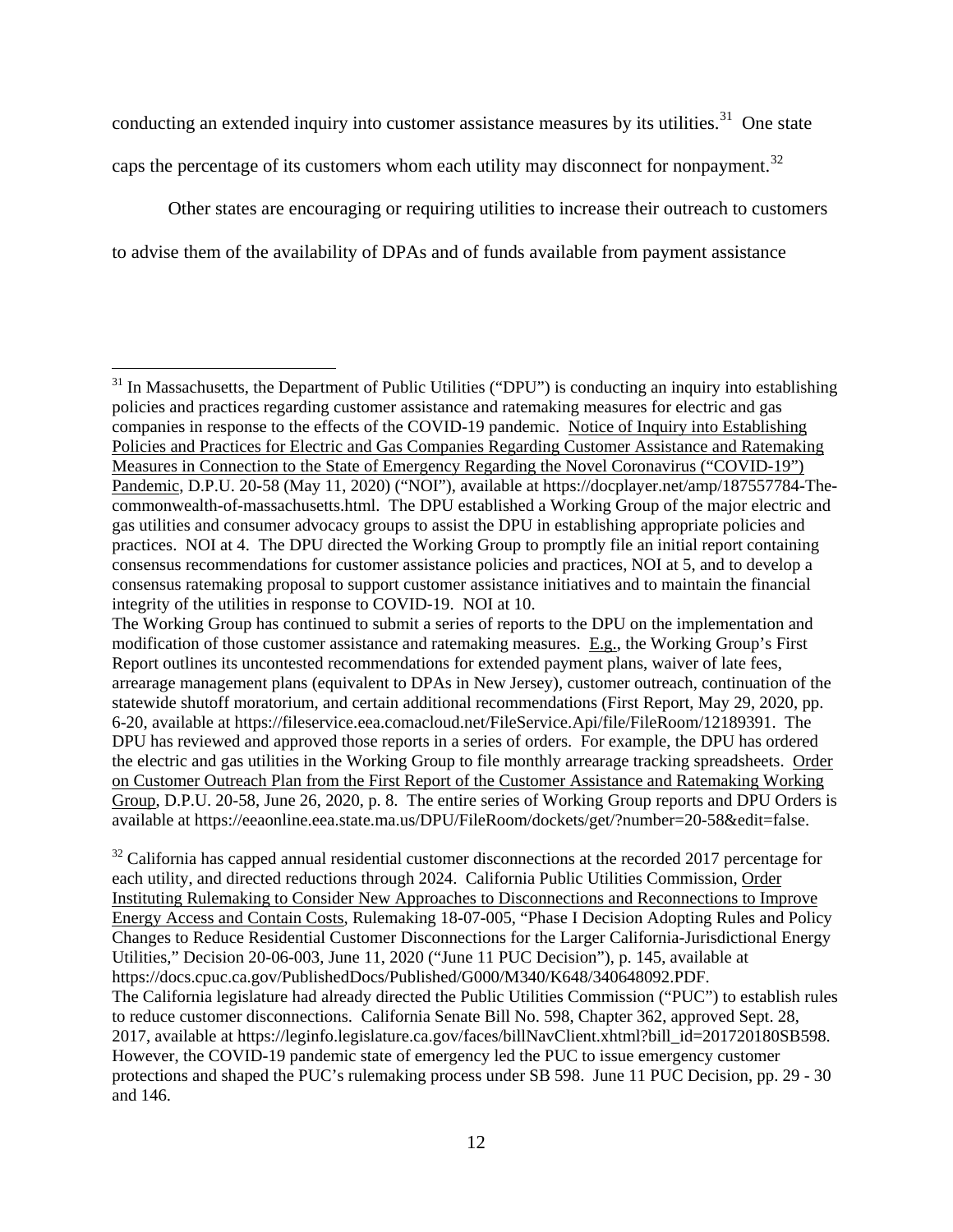programs such as the Low Income Home Energy Assistance Program ("LIHEAP").<sup>33</sup> Customers are to be offered information and assistance, and in at least one state the utilities must enroll customers in applicable programs.<sup>[34](#page-12-1)</sup> Unlike New Jersey, some states require LIHEAP funds to be applied to current monthly bills rather than to arrearages.<sup>[35](#page-12-2)</sup> At least one state has received a certain amount of funding from the federal Coronavirus Aid, Relief, and Economic Security ("CARES")  $Act^{36}$  $Act^{36}$  $Act^{36}$  dedicated to the LIHEAP program.<sup>[37](#page-12-4)</sup>

Utilities in other states must now monitor and report data on customer arrearages, service disconnections, collection and credit-related activity, receipt of financial assistance funds, and DPAs.<sup>[38](#page-12-5)</sup> Data on arrearages, service disconnections, collection and credit-related activity, and

<span id="page-12-2"></span> $35$  E.g., California utilities may not disconnect a residential customer who has a LIHEAP pledge pending. Id., p. 146.

<span id="page-12-3"></span><sup>36</sup> Pub.L. 116-136.

 $\overline{a}$ 

<span id="page-12-5"></span> $38$  E.g., Pennsylvania directed utilities to report "efforts to support customers through initiatives in customer service and billing policies and procedures in response to the COVID-19 pandemic and the ensuing recovery period." Pennsylvania Public Utilities Commission, COVID-19 Customer Service, Billing, and Public Outreach Provisions Request for Utility Information, PA PUC Docket No. M-2020-

<span id="page-12-0"></span><sup>&</sup>lt;sup>33</sup> E.g., Mass. DPU, Order on Customer Outreach Plan from the First Report of the Customer Assistance and Ratemaking Group, D.P.U. 20-58-A, June 26, 2020, available at https://fileservice.eea.comacloud.net/FileService.Api/file/FileRoom/12293649.

<span id="page-12-1"></span> $34$  In California, residential customers may not be disconnected for nonpayment until the utility offers to enroll eligible customers in all applicable benefit programs administered by the utility. California Public Utilities Commission, Order Instituting Rulemaking to Consider New Approaches to Disconnections and Reconnections to Improve Energy Access and Contain Costs, Rulemaking 18-07-005, "Phase I Decision Adopting Rules and Policy Changes to Reduce Residential Customer Disconnections for the Larger California-Jurisdictional Energy Utilities," Decision 20-06-003, June 11, 2020, p. 145, available at [https://docs.cpuc.ca.gov/PublishedDocs/Published/G000/M340/K648/340648092.PDF.](https://docs.cpuc.ca.gov/PublishedDocs/Published/G000/M340/K648/340648092.PDF)

<span id="page-12-4"></span><sup>&</sup>lt;sup>37</sup> Congress appropriated an additional \$16 million of CARES Act funds to Arizona for its LIHEAP program. Arizona Corporation Commission, "Resources Available: \$16 Million in Low-Income Home Energy Assistance is Now Available to AZ Customers During COVID-19 Hot Summer Months, \$1 Million for Tribes," Press Release, May 14, 2020, available at

[https://azcc.gov/news/2020/05/14/resources-available-\\$16-million-in-low-income-home-energy](https://azcc.gov/news/2020/05/14/resources-available-$16-million-in-low-income-home-energy-assistance-is-now-available-to-az-customers-during-covid-19-hot-summer-months-$1-million-for-tribes)[assistance-is-now-available-to-az-customers-during-covid-19-hot-summer-months-\\$1-million-for-tribes;](https://azcc.gov/news/2020/05/14/resources-available-$16-million-in-low-income-home-energy-assistance-is-now-available-to-az-customers-during-covid-19-hot-summer-months-$1-million-for-tribes) U.S. Dept. of Health and Human Services, Administration for Children and Families, "Arizona Receives \$16.5 Million in Additional LIHEAP Funds," Press Release, May 29, 2020, available at [https://liheapch.acf.hhs.gov/news/archive2020.htm.](https://liheapch.acf.hhs.gov/news/archive2020.htm)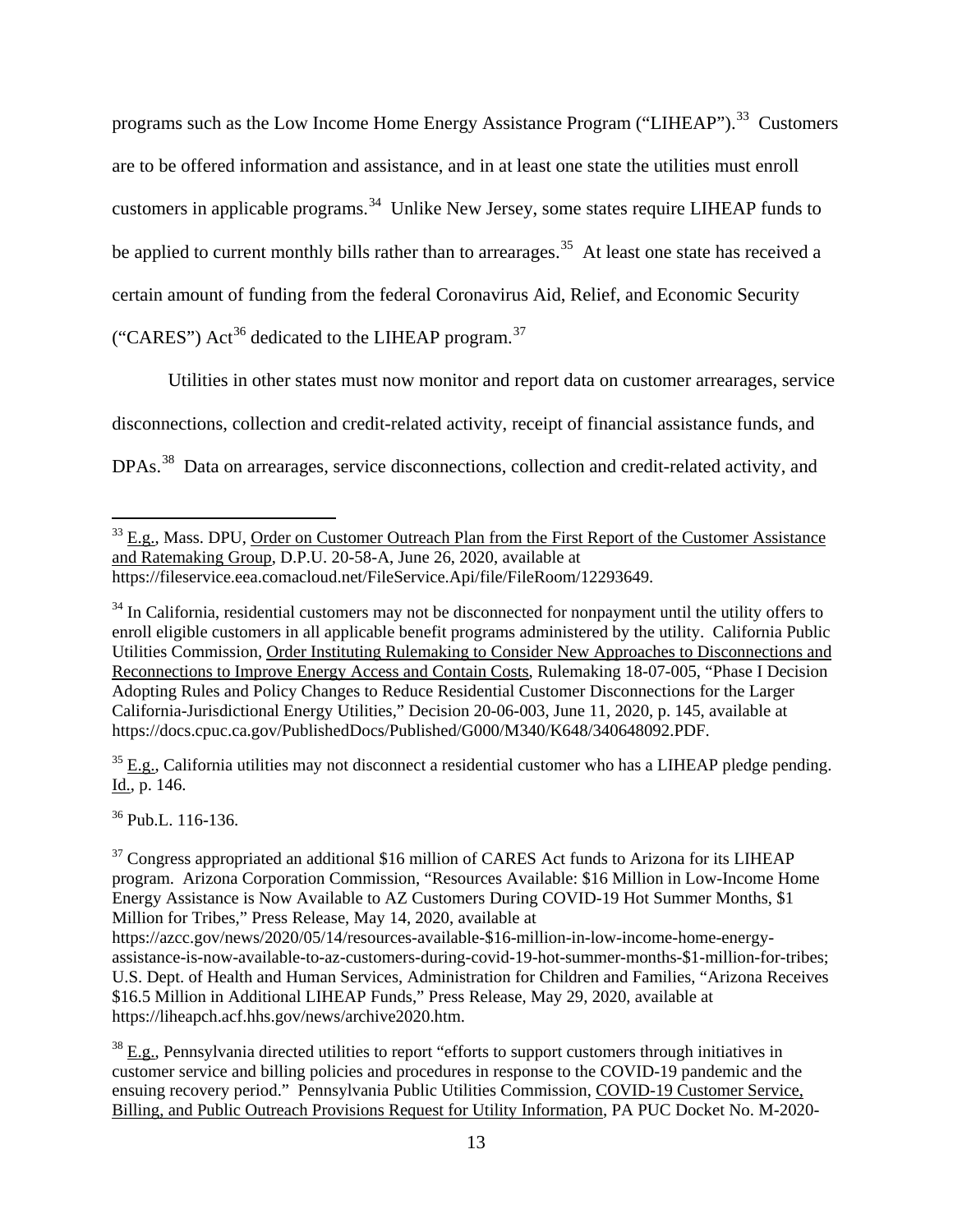financial assistance funds by zip code is reported to identify populations more heavily impacted by utility bills as a result of COVID-19. Arrearage data includes the numbers of customers in arrears, the number facing disconnection, the total amount of arrears, the distribution of arrearage amounts among customers in arrears, and the distribution of customers in arrears by zip code. DPA data reports include the total number of customers enrolled in a DPA; number of new customers with a DPA; dollar amounts subject to a DPA; and number of customers who successfully completed the DPA.<sup>[39](#page-13-0)</sup>

## **VII. Relief Requested**

Due to the ongoing public health and economic crises caused by the COVID-19

pandemic, Rate Counsel respectfully requests that the Board issue an Order including the

following relief:

 $\overline{a}$ 

3020055, Secretarial Letter, May 29, 2020, available at [http://www.puc.state.pa.us/about\\_puc/covid\\_19.aspx](http://www.puc.state.pa.us/about_puc/covid_19.aspx) under "Secretarial Letters."

<span id="page-13-0"></span> $39$  New Jersey, Illinois, Ohio and other states have existing programs that limit utility bills through Percentage of Income Payment Plans ("PIPPs"), but many of those have eligibility limits that render the program unavailable to many who have been impacted by the COVID-19 pandemic. The New Jersey Universal Service Fund is one such PIPP program. To be eligible, a household must have a gross annual income at or below 185% of the Federal Poverty Level, or \$47,640 for a family of four. Source: N.J. Department of Community Affairs, "Low Income Energy Assistance Program [and] Universal Service Fund, FFY 2020 Fact Sheet," available at

[https://www.state.nj.us/dca/divisions/dhcr/offices/docs/usfhea\\_fact\\_sheet.pdf.](https://www.state.nj.us/dca/divisions/dhcr/offices/docs/usfhea_fact_sheet.pdf)

In Illinois, PIPP participants may also receive a reduction in any overdue payments for every on-time payment they make. 305 Ill. Comp. Stat. Ann. 20/18 (2020). Eligibility is limited to households with a gross annual income at or below 200% of the Federal Poverty Level, or \$52,400 for a family of four. Source: Illinois Department of Commerce and Economic Opportunity, Utility Bill Assistance, "Frequently Asked Questions" and "How to Apply," available at <https://www2.illinois.gov/dceo/communityservices/utilitybillassistance/pages/faqs.aspx> and [https://www2.illinois.gov/dceo/CommunityServices/UtilityBillAssistance/Pages/HowtoApply.aspx.](https://www2.illinois.gov/dceo/CommunityServices/UtilityBillAssistance/Pages/HowtoApply.aspx)

In Ohio, PIPP eligibility is limited to households with a gross annual income at or below 150% of the Federal Poverty Level, or \$39,300 for a family of four. Source: Ohio Development Services Agency, Energy Assistance Programs, "Percentage of Income Payment Plan Plus," available at [https://development.ohio.gov/is/is\\_pipp.htm.](https://development.ohio.gov/is/is_pipp.htm)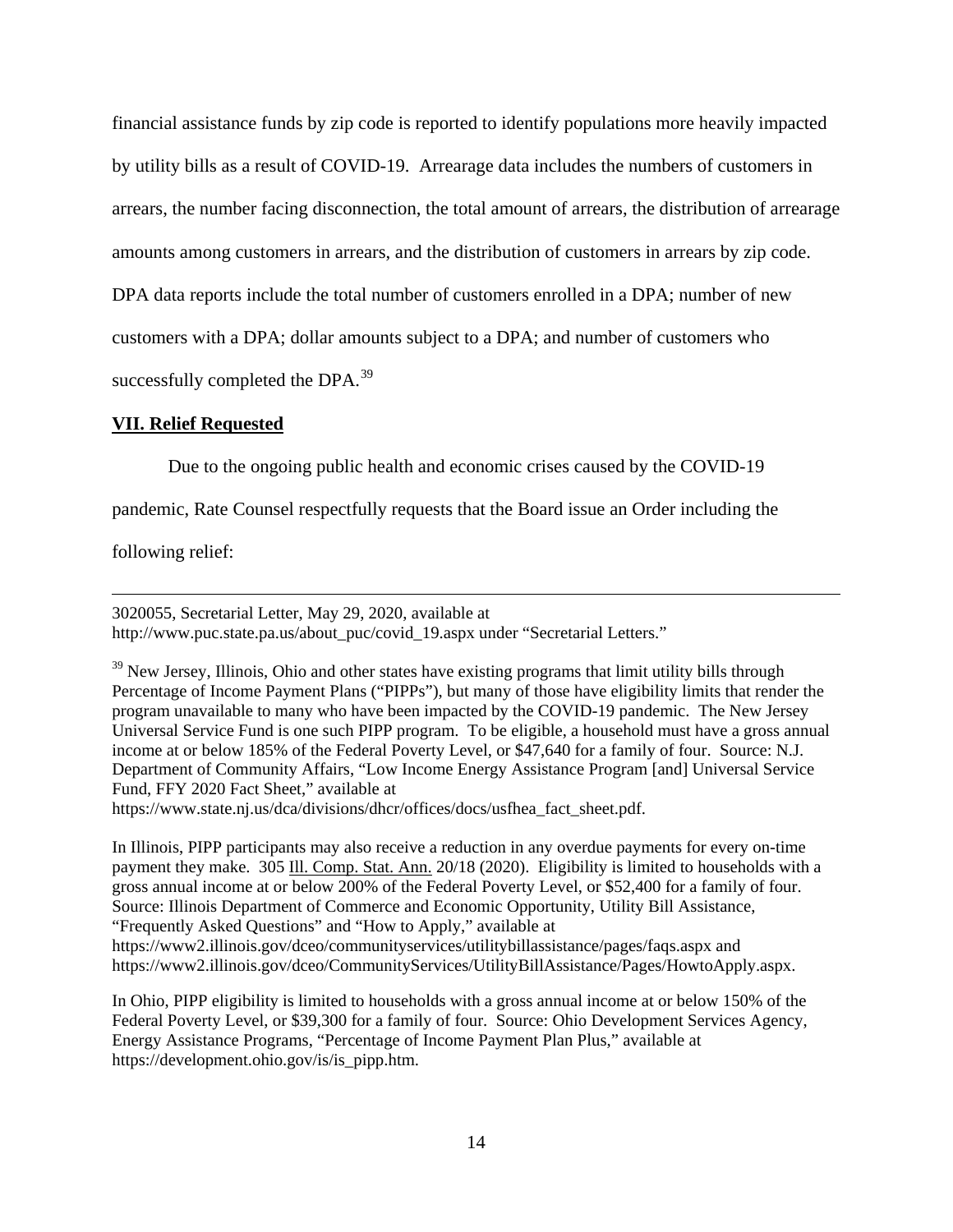## **Disconnection and Restoration of Utility Service**

• Open an investigation to determine the number of customers in arrears, the amount owed, and the scope of the COVID-19-related uncollectibles issue;

• Extend the voluntary moratorium on utility service shutoffs through April 1, 2021 for both residential and non-residential customers;

- Reconnect all utility customers disconnected for non-payment since March 15, 2020;
- Order the utilities to waive any fees or interest on late payments;
- Order the utilities to waive fees and deposits to establish or reconnect service for residential and small business customers experiencing financial hardship;
- Facilitate customers' showing of financial hardship by minimizing or waiving required documentation;
- New Jersey regulated utilities have agreed to offer DPAs of at least 12 months and up to 24 months with no down payment. Continue those extended DPA terms with no down payment for 180 days after the shutoff moratorium;
- Identify the best practices for helping ratepayers afford their utility bills, including a financial relief program, and direct implementation of those practices;

• Consider expanding eligibility for the Universal Service Fund and other programs for low-income and fixed-income customers, which cap the customer's utility bills at a percentage of their income, and establishing funding sources for the expanded program beyond charging other ratepayers via the Societal Benefits Charge ("SBC");

• Require utilities to offer to enroll customers with payment difficulties in all applicable payment assistance programs such as LIHEAP. If the customer accepts the offer of enrollment help, the utility must actually enroll the eligible customer;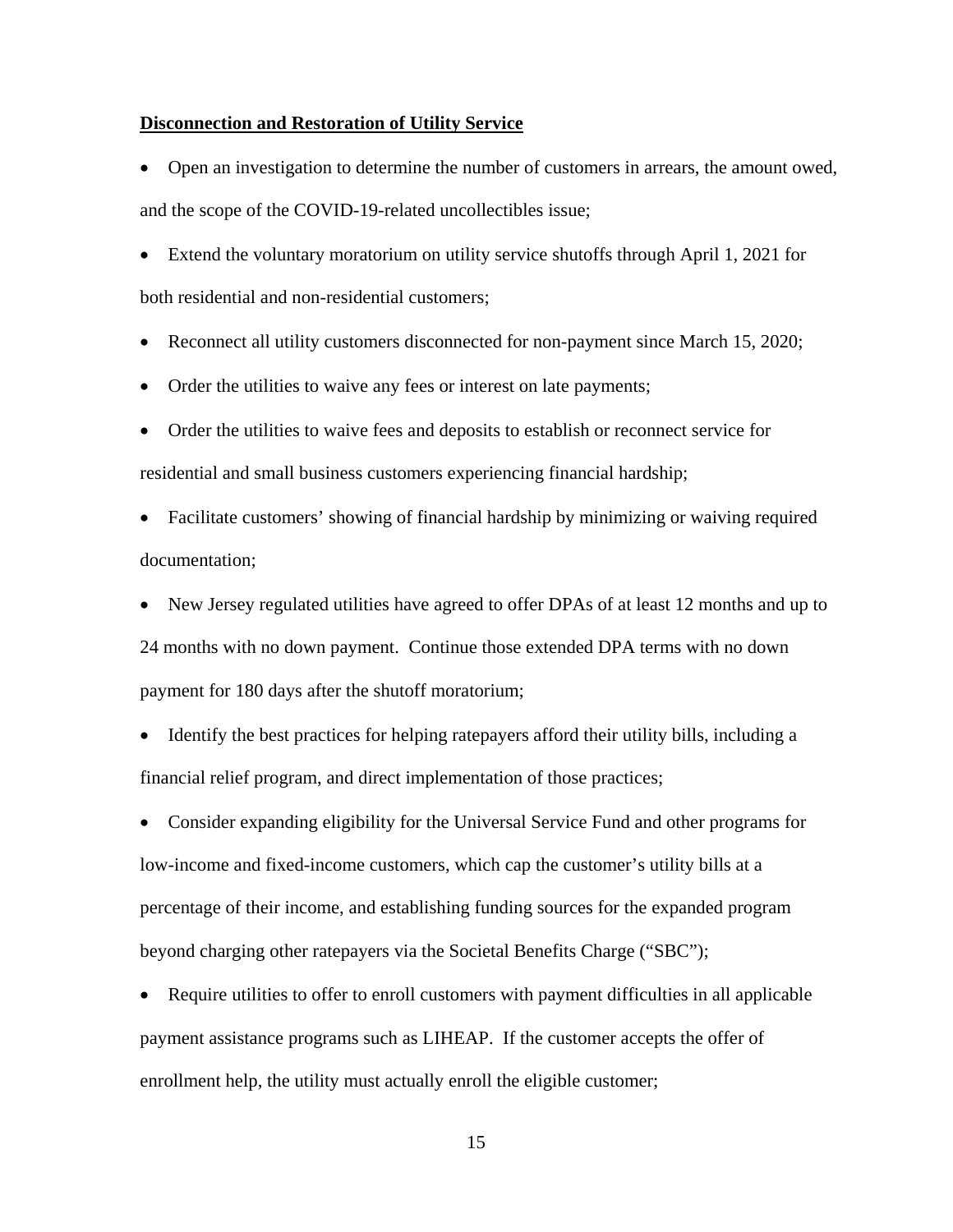• Explore other possible programs or changes to eligibility requirements to assist customers who are unable to pay their bills or arrearages;

#### **Data Collection and Reporting**

• Require utilities to record and publicly report the aggregate level of late payments, payment arrearages and shutoffs by utility, customer service class and zip code for at least the last two full calendar years (i.e., calendar years 2018 and 2019) to present, and continuing after the moratorium ends. Data should include number of customers in arrears, number facing disconnection, total amount of arrears, distribution of arrearage amounts among customers in arrears, and distribution of customers in arrears by zip code. Record and publicly report the level of service disconnections and collections activity by utility and zip code for at least the last two full calendar years (i.e., calendar years 2018 and 2019) through present, and continuing after the moratorium ends. Data should include number of customers disconnected, and distribution of disconnections by zip code;

• Require utilities to report data on DPAs, including: total number of customers enrolled in a DPA, number of new customers with a DPA, dollar amounts subject to a DPA, number of customers who successfully completed the DPA and number of unsuccessful DPAs;

• Require utilities to report data on the number of their customers who participate in payment assistance programs such as LIHEAP, Universal Service Fund, Lifeline, PAGE, TRUE, NJ Shares, and Fresh Start, as well as the amount of money that the utility receives from each of these programs, for at least the last two full calendar years (i.e., calendar years 2018 and 2019) through present, and continuing after the shutoff moratorium ends;

• Report the specific measures the utility is taking to help all customers, including non-English speaking customers, avoid disconnection for non-payment;

16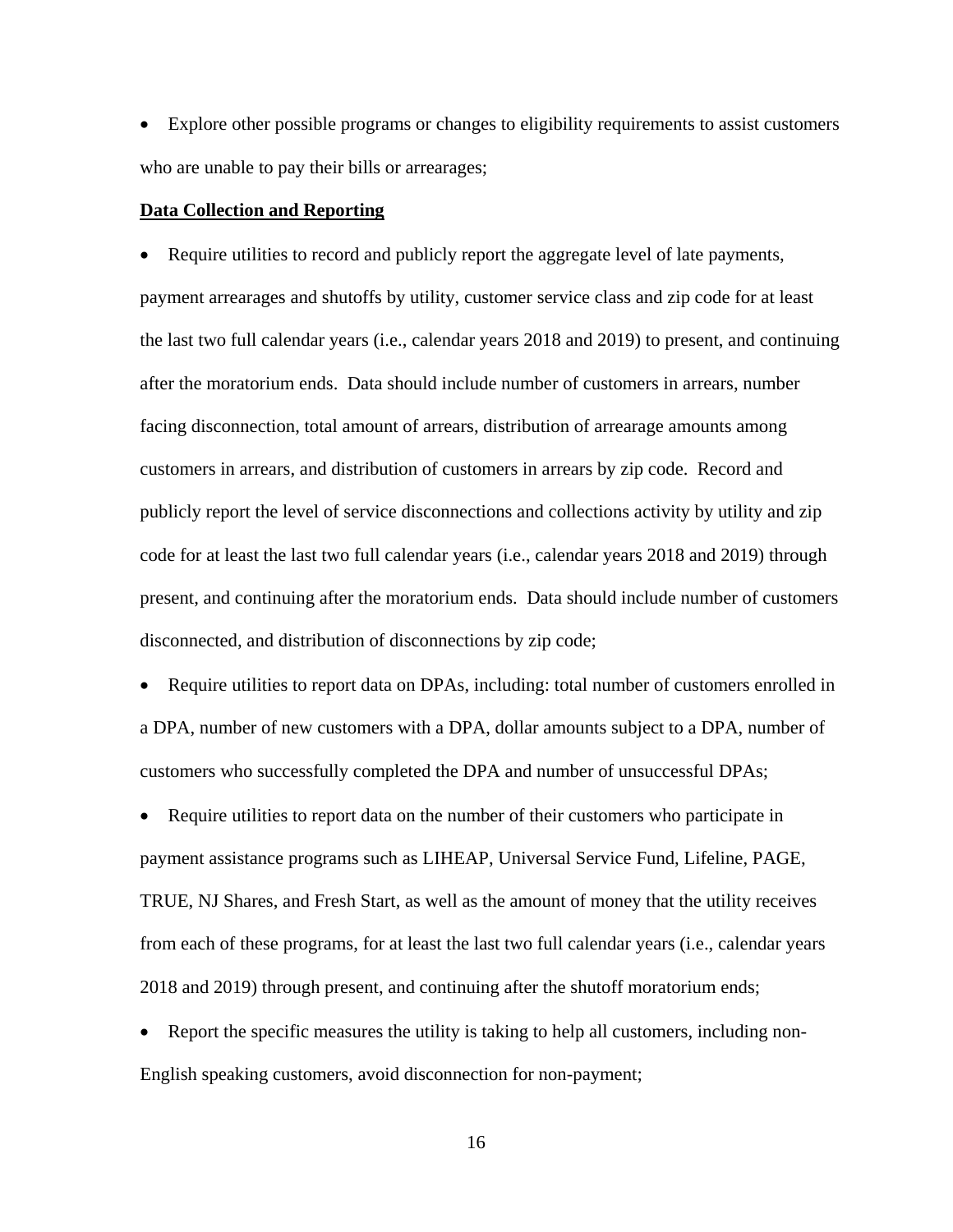## **Rate Increases**

• Suspend the filing of new base rate cases and infrastructure programs during the current public health emergency and until further order of the Board;

• Analyze the impacts of any proposed rate increase on disconnection rates when a utility applies to increase any rate;

#### **Resources for Repayment Assistance**

• Order utilities to apply LIHEAP funding received to participants' current monthly bills first, and not to retire arrearages first;

• Establish a debt forgiveness program for utility customers facing financial hardship and a source of funding to cover the arrearages outside of the SBC or other ratepayer funded programs;

## **Municipal Utility Authorities for Water Service**

• Public water systems serving 60% of all water customers in New Jersey are publicly owned by a municipal utility authority ("MUA") rather than by private investors and, therefore, not subject to BPU regulation. While Rate Counsel concedes that municipal service falls outside the Board's statutory jurisdiction, thousands of MUA customers are at risk of losing service following the end of the voluntary utility shutoff moratorium. The Board should engage with the Department of Community Affairs, which does oversee the budgets of municipal utilities authorities to explore solutions for those customers; and

## **Payment Assistance Funding**

• Rate Counsel asks the Board to undertake measures within its jurisdiction to increase funds allocated to financial assistance programs from federal CARES Act or other federal funds.

17